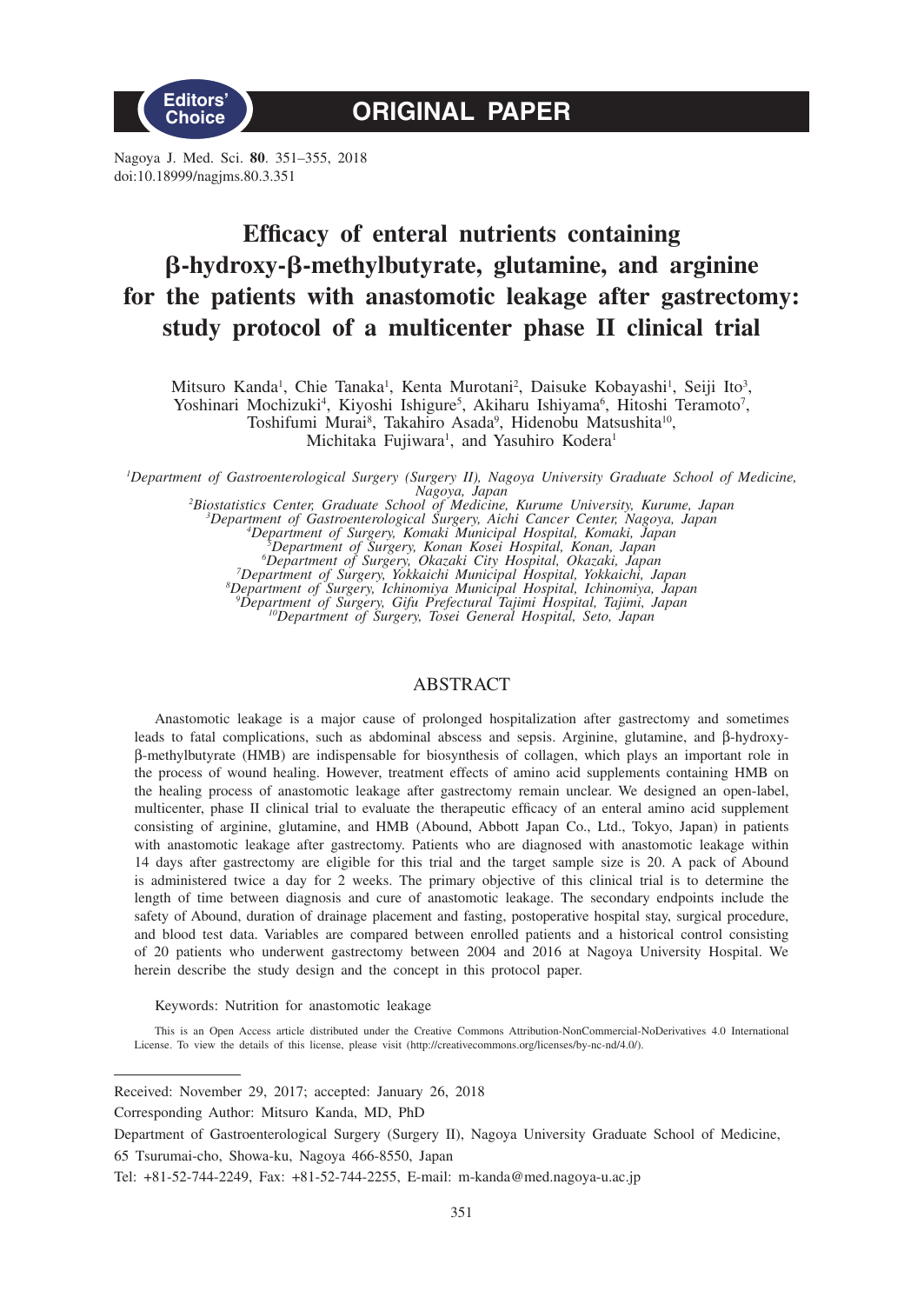## INTRODUCTION

Gastrectomy is not only the mainstay of treatment for resectable gastric cancer as indicated in the Japanese gastric cancer treatment guidelines, but is also performed as palliative surgery in patients who suffer from persistent bleeding and stenosis.1) Because digestive tract anastomosis is mandatory after gastric resection, all patients are at risk of anastomotic leakage.<sup>2)</sup> Besides the financial problem associated with prolonged hospitalization and medical treatments, anastomotic leakage may lead to abscess formation causing sepsis which may eventually be the cause of mortality.3) Based on the Japanese National Clinical Database, the incidence of anastomotic leakage after distal gastrectomy and total gastrectomy was reported to be 2.1% and 4.5%, respectively.4,5) Therefore, important clinical issues in the field of gastroenterological surgery are how to accelerate healing of anastomotic leakage and prevent aggravation.

Biosynthesis of collagen plays an important role in the process of wound healing.<sup>6</sup> Arginine and glutamine are dietary semi-essential amino acids that are conditionally indispensable for increased accretion of muscle mass and accumulation of wound collagen.  $\beta$ -hydroxy- $\beta$ methylbutyrate (HMB) is a naturally occurring metabolite of the essential amino acid leucine and has been reported to have multiple functions.<sup>6,7)</sup> Previous studies have indicated that supplement of HMB inhibits muscle proteolysis, enhances collagen deposition in wounds, and stimulates protein synthesis through the mTOR pathway.<sup>8)</sup> Additionally, HMB supplementation has some anti-inflammatory and anticatabolic effects, possibly contributing to suppression of excessive inflammation around the wound.<sup>9)</sup> The efficacy of enteral administration of amino acid supplements consisting of arginine, glutamine, and HMB has been evaluated in patients with bedsores and severe trauma, and those undergoing esophagectomy. However, treatment effects of amino acid supplements containing HMB on the healing process of anastomotic leakage after gastrectomy remain unclear.7,8,10)

In this article, we outline the study protocol of a prospective phase II trial. This trial was designed to examine the therapeutic efficacy of an enteral amino acid supplement consisting of arginine, glutamine, and HMB (Abound; Abbott Japan Co., Ltd., Tokyo, Japan) in patients with anastomotic leakage after gastrectomy.

## **METHODS**

#### *Trial design and registration*

A single-arm, open-label, prospective, phase II trial was designed to evaluate the effect of administration of Abound on the course of anastomotic leakage after gastrectomy. The study protocol, which conformed to the ethical guidelines of the World Medical Association Declaration of Helsinki-Ethical Principles for Medical Research Involving Human Subjects, was approved by the Institutional Review Board of Nagoya University (No. 2017-0309). The protocol was registered in the University Hospital Medical Information Network (UMIN) Clinical Trial Registry as UMIN000028945 (http://www.umin.ac.jp/ctr/index.htm).

#### *Eligibility of patients*

The eligibility criteria were as follows: (1) age of 20 years or older, (2) preoperative Eastern Cooperative Oncology Group Performance Status 0–2, (3) patients who were capable of oral intake before surgery, (4) patients who were treated by gastrectomy with reconstruction of the digestive tract for gastric cancer, (5) patients who are diagnosed with anastomotic leakage within 14 days after gastrectomy, (6) patients who tolerate placement of transnasal enteral nutrition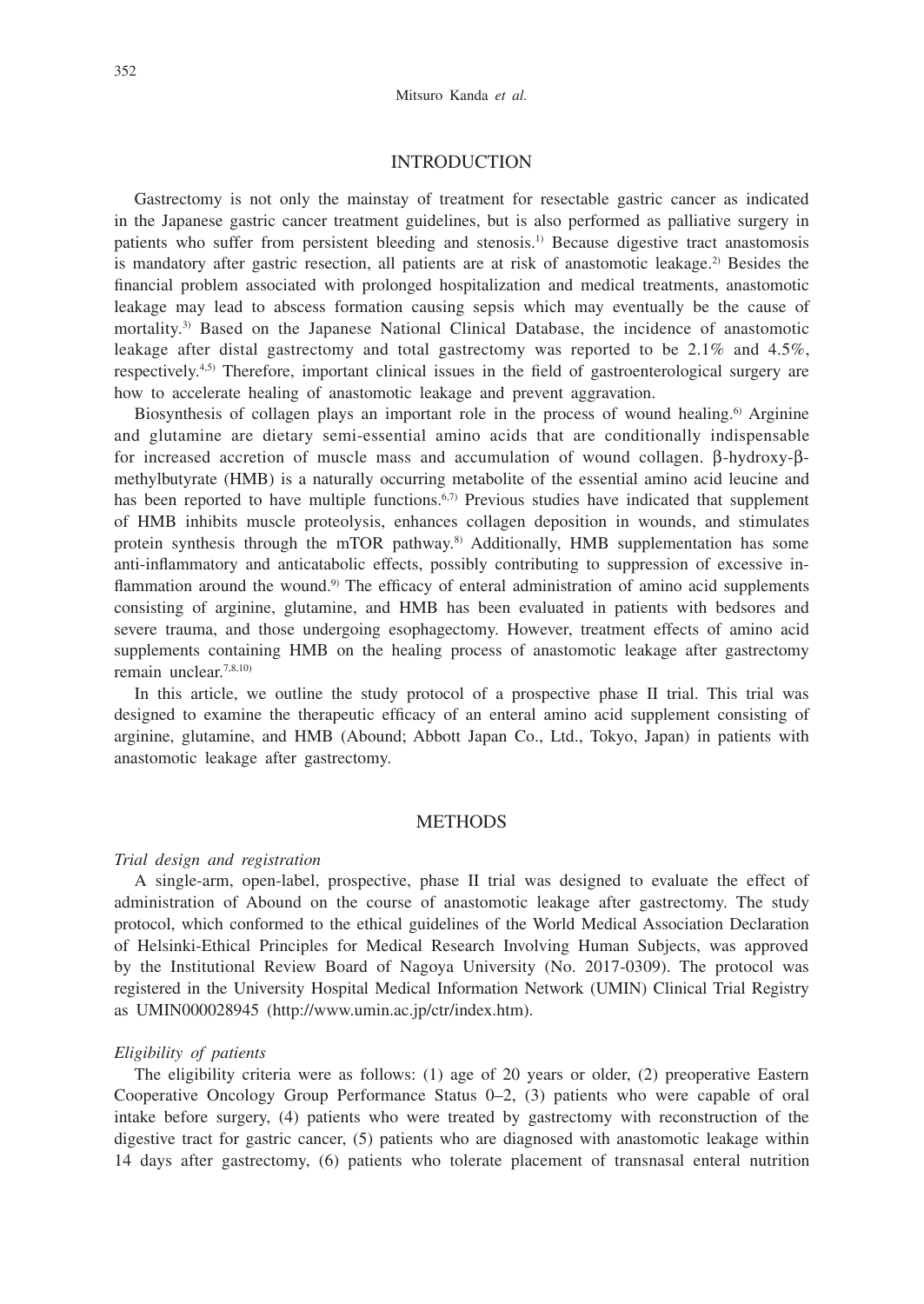tubes, and (7) patients who have given written informed consent. The main exclusion criteria include sepsis, leakage at closed stumps of the duodenum or jejunum, patients requiring the second surgery, and patients who underwent preoperative chemotherapy.

#### *Interventions*

The nutritional components of Abound are shown in Table 1. After enrollment, a pack of Abound is administered twice a day for 2 weeks using transnasal enteral nutrition tubes. A package of Abound is recommended to be diluted by 240–360 ml of water. No other enteral nutrients are allowed during administration of Abound. No prescriptions on oral food intake and intravenous nutrition are provided in the study protocol. Anastomotic leakage is considered as being cured when following criteria is fulfilled; no leakage of a contrast medium in digestive tract contrast inspections, no fistula in contrast inspections from drainage tubes, no active intraabdominal abscess in CT scan, and resumption of oral intake. After resumption of oral intake, Abound can be administered orally.

| Amount: 24g per package                   |          |
|-------------------------------------------|----------|
| L-Arginine                                | 7 g      |
| L-Glutamine                               | 7 g      |
| $\beta$ -hydroxy- $\beta$ -methylbutyrate | 1.2 g    |
| Carbohydrate                              | 7.9 g    |
| Calcium                                   | $300$ mg |
| Calories                                  | 79 kcal  |

**Table 1** Nutritional components of Abound

#### *Study parameters*

Patients' demographics, performance status, physical data, perioperative clinical course, intraoperative findings, results of imaging diagnostics, and pathological data are collected from medical records and entered in the case report forms. Blood test data, including the blood cell count, chemistry, and coagulation factors, are collected before surgery, at the trial registration, and 7 and 14 days after administration of Abound. Considering that the incidence and extent of anastomotic leakage may differ between total gastrectomy and distal gastrectomy, a subgroup analysis according to surgical procedure will be conducted.

#### *Historical controls*

Data of 20 patients who underwent gastrectomy between 2004 and 2016 at the Nagoya University Hospital and met all of the eligibility criteria were used as historical controls. The background of the historical controls is shown in Table 2. There is a potential concern that the collecting period of the historical controls is relatively long as 13 years.

#### *Endpoints*

The primary objective of this clinical trial is the length of time between diagnosis and cure of anastomotic leakage. The secondary endpoints include safety of Abound, duration of drainage tube placement and fasting, postoperative hospital stay, whether any surgical procedure was performed before the leakage was healed, and blood test data.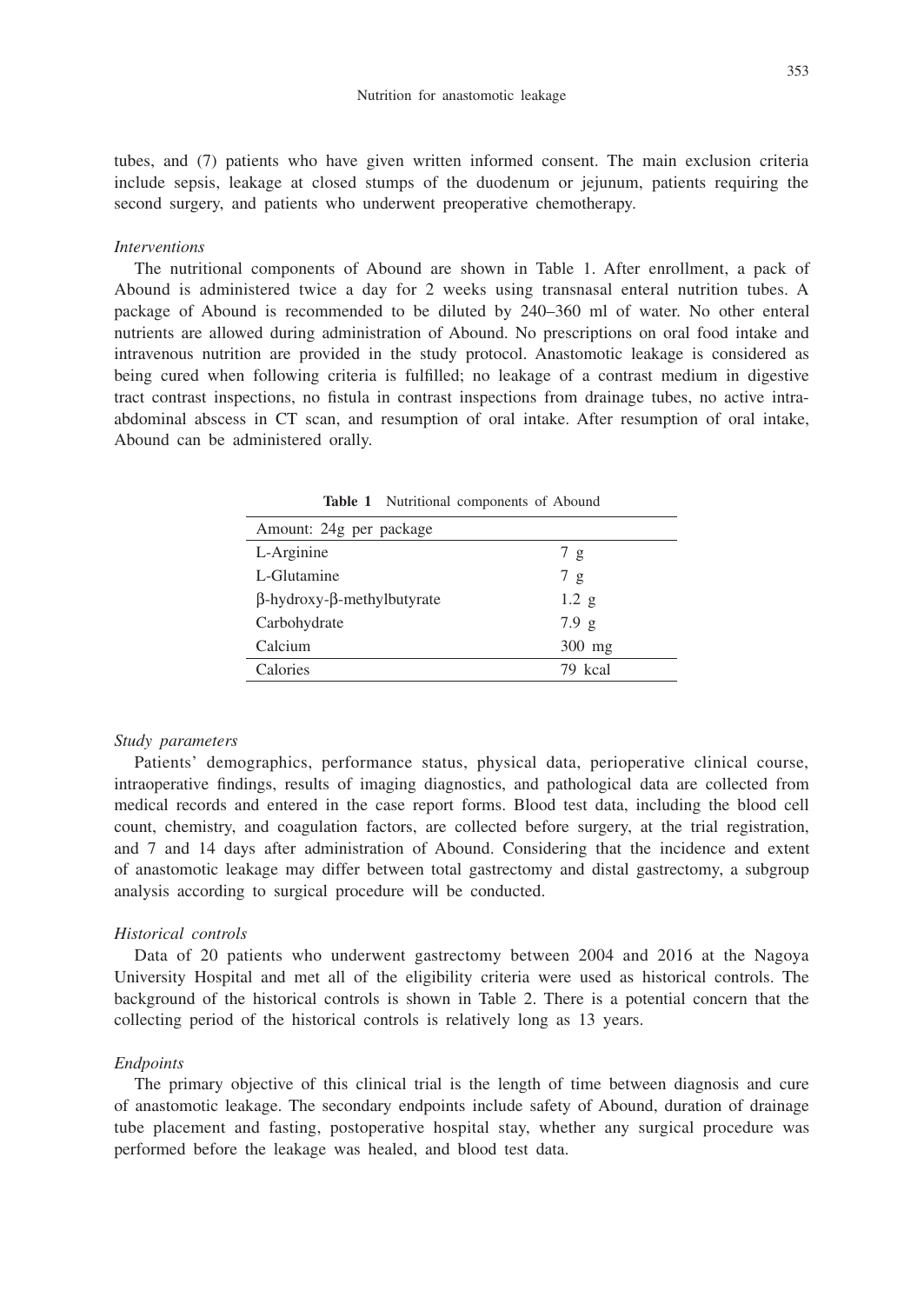| Variables                                                       |                |
|-----------------------------------------------------------------|----------------|
| Age, median (range)                                             | $71(49-85)$    |
| Sex (male/female)                                               | 10/10          |
| Preoperative body mass index, mean $\pm$ SD                     | $22.3 \pm 4.2$ |
| Type of gastrectomy                                             |                |
| Total gastrectomy                                               | 9              |
| Proximal gastrectomy                                            | 5              |
| Distal gastrectomy                                              | 6              |
| Operative time (min), mean $\pm$ SD                             | $264 \pm 42$   |
| Intraoperative blood loss (ml), median (range)                  | 247 (10-1080)  |
| Length of treatment of anastomotic leakage (day), mean $\pm$ SD | $25.6 \pm 8.6$ |

**Table 2** Characteristics of 20 patients in the historical control group

SD, standard deviation.

#### *Sample size*

The mean length between diagnosis and cure of anastomotic leakage in the historical controls was  $25.6 \pm 8.6$  (standard deviation; SD) days. In a previous report by Okamoto *et al.*, the treatment period of anastomotic leakage in patients who had preoperative administration of Abound and experienced anastomotic leakage after esophagectomy was  $13.5 \pm 14.3$  (SD) days. Taking these data into account, we determined that the threshold and expected length of time between diagnosis and cure of anastomotic leakage in the present trial would be 25.6 days and 13.5 days, respectively. Fourteen patients would be required to achieve a power of 90% with a one-sided significance level of 95% and  $\alpha$ -error at 0.05. Taking possible dropouts (mainly due to the second surgery) into consideration, the target sample size was set at 20 patients.

#### *Statistical analysis*

Comparisons of continuous variables between enrolled patients and historical controls are performed using the Mann–Whitney test t-test. The Fisher's exact test is used to compare categorical variables. Adjustment using multivariable analysis is also planned. Results are presented in delta values with the  $95\%$  confidence interval between two time points. A P value  $< 0.05$  is considered to indicate statistical significance. Statistical analysis of the data is performed using a JMP software program (version 11, SAS Institute, Inc., Cary, NC).

### **DISCUSSION**

The standard strategies to treat anastomotic leakage include appropriate drainage, intestinal tract decompression, and control of local infection.<sup>4)</sup> However, even when treated properly, surgeons sometimes experience cases with persistent leakage due to impaired wound healing, and eventually a prolonged treatment period.<sup>11,12</sup> Persistent leakage can increase risks of serious conditions, such as intraabdominal hemorrhage and sepsis. Additionally, leakage disturbs patients' social rehabilitation and increases the burden of medical costs. If effective nutritional support, which can shorten the treatment period of anastomotic leakage after gastrectomy, is proposed by the results of the present trial, it will lead to great benefits for management of patients, medical safety, and medical economy.